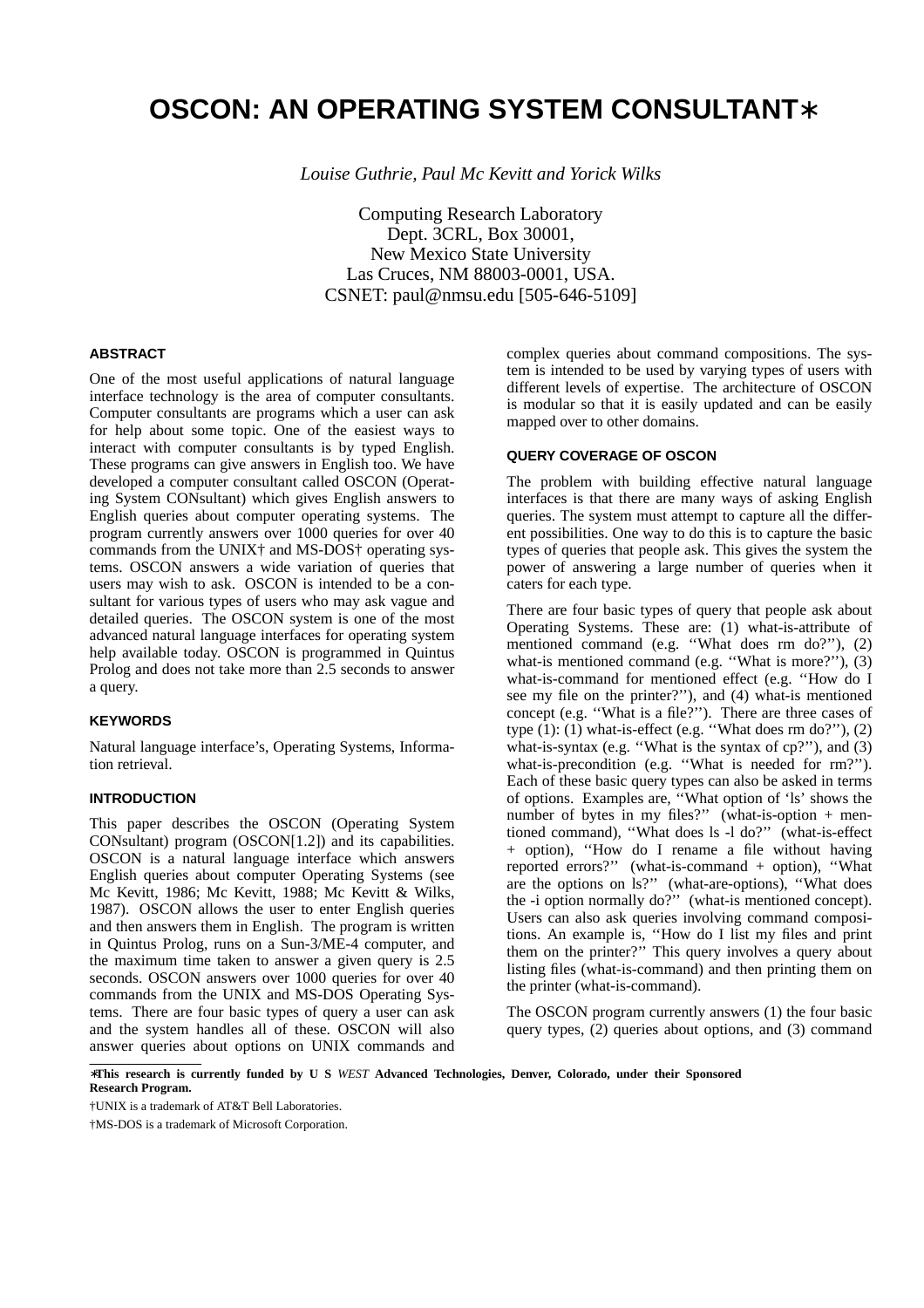composition queries for both the UNIX and MS-DOS Operating Systems. The fact that queries are of a given type aids in understanding and generating answers to them. For example, queries of type (1) above will always include a command name. Therefore, the parser for OSCON could check for command names and if it found them, then discover that the query was of type (1). Also, the generator would generate an answer, in a particular format, depending on the type of query. Rules of thumb such as these also speed up the time it takes OSCON to answer queries. Although one can add such rules of thumb into the interface it does not reflect a short-cut to natural language parsing. For example, there is no such short cut to understanding the query, ''How do I print a file on the Imagen with no page burst?'' Understanding queries is a combination of both (1) filtering the query type, and then (2) understanding the query. Examples of queries answered by OSCON[1.2] are shown in Appendix A (p. 11). These examples are listed by query type.

## **THE ARCHITECTURE OF OSCON**

The architecture of the OSCON system is well defined and exists as six distinct modules. There are two arguments for modularizing any system: (1) It is much easier to update the system at any point, and (2) it is easier to map the system over to another domain. The six modules in OSCON are as follows: (1) ParseCon: natural language syntactic grammar parser which detects query-type, (2) MeanCon: a natural language semantic grammar which determines query meaning, (3) KnowCon: a knowledge representation for understanding, (4) DataCon: a knowledge representation for solving, (5) SolveCon: a solver for resolving query representations against knowledge base representations, and (6) GenCon: a natural language generator for generating answers in English.

**ParseCon** consists of a set of programs which read natural language input and determine the type of query being asked by the user. We have described the four basic types of query in the ''Query coverage of OSCON'' section above. For each type of query there are tests for characteristic ways of asking that query.

**MeanCon** consists of programs which check queries for important information. There are predicates which check for mentioned (1) command names (e.g. ''ls'', ''more''), (2) command-effect specifications (e.g ''see a file''), and (3) concepts (e.g. ''file'', ''directory''). In case (2) there are specific types of information searched for: (1) **verb** specifying action (e.g. ''see'', ''remove''), (2) **object** of action (e.g. ''file''), (3) **modifier** of object (e.g. ''contents''), and (4) **location** of object (e.g. ''screen''). Mean-Con also checks for option verbs (e.g ''number'') and option verb objects (e.g. ''lines''). MeanCon contains a dictionary of English words that define categories such as "person", "modifier", "article", "quantifier" and ''prepositions''.

**KnowCon** consists of a set of data files to represent the knowledge about the domain language used for understanding English queries. Files contain information about verbs which categorize types of command or action.

Examples of categories of action are: (1) creating, (2) screenlisting, (3) printerlisting, (4) sending, (5) transferring, and (6) removing. KnowCon also contains grammar rules for Operating System objects like ''date'', ''file'' and ''directory''. The grammar rules encode characteristic ways in which people talk about the objects in English.

**DataCon** consists of a set of data files defining detailed information about Operating System commands. This information is stored for the UNIX and MS-DOS Operating Systems. The data for UNIX is split among seven files: (1) command preconditions, (2) command effects, (3) command syntax, (4) command names, (5) command precondition options, (6) command effect options, and (7) command name options. The first four files contain basic data about commands while the last three contain data for options. For MS-DOS, data is contained in just four files which are similar to the first four here.

**SolveCon** is a solver which constructs and matches representations of user queries (called Formal Queries) against DataCon and produces an instantiated Formal Query which serves as an answer for the query. SolveCon is the driver of the OSCON program because it contains the information for mapping English sentences into instantiated answers. It contains a set of complex rules which call other OSCON modules to determine (1) query type, and (2) the instantiated Formal Query for that query.

**GenCon** is the natural language generator for OSCON and maps instantiatied information from SolveCon into English answers. Here, there are algorithms for printing out (1) preconditions, (2) effects, and (3) syntax of commands. Also, there are routines for printing out examples of the use of commands and command compositions. The type of query asked by the user determines the information mapped to the user.

## **KNOWLEDGE REPRESENTATION IN OSCON**

One of the problems in building natural language interfaces is to organize the knowledge of the domain in some form which will be effective. There are two types of knowledge stored in OSCON: (1) knowledge about language, and (2) knowledge about Operating Systems.

The knowledge about language stored includes words used to refer to command actions. For example, a user may use the words ''delete'', ''remove'', ''get rid of'', ''erase'' and so on to ask a query about deleting files and directories. These words must be stored under the general category of delete. Also, there are many ways in which people ask queries about actions. For example, if you are asking about copying a file you will probably specify the file which you wish to copy. If you are asking about ''displaying'' you will specify what you wish to display and where you wish to display it. This type of knowledge is called ''understanding knowledge'' and is stored within a module of OSCON called KnowCon.

More detailed knowledge about Operating Systems is contained in a database called DataCon. This type of knowledge includes command preconditions, command effects, command syntax, and the names of commands. Also,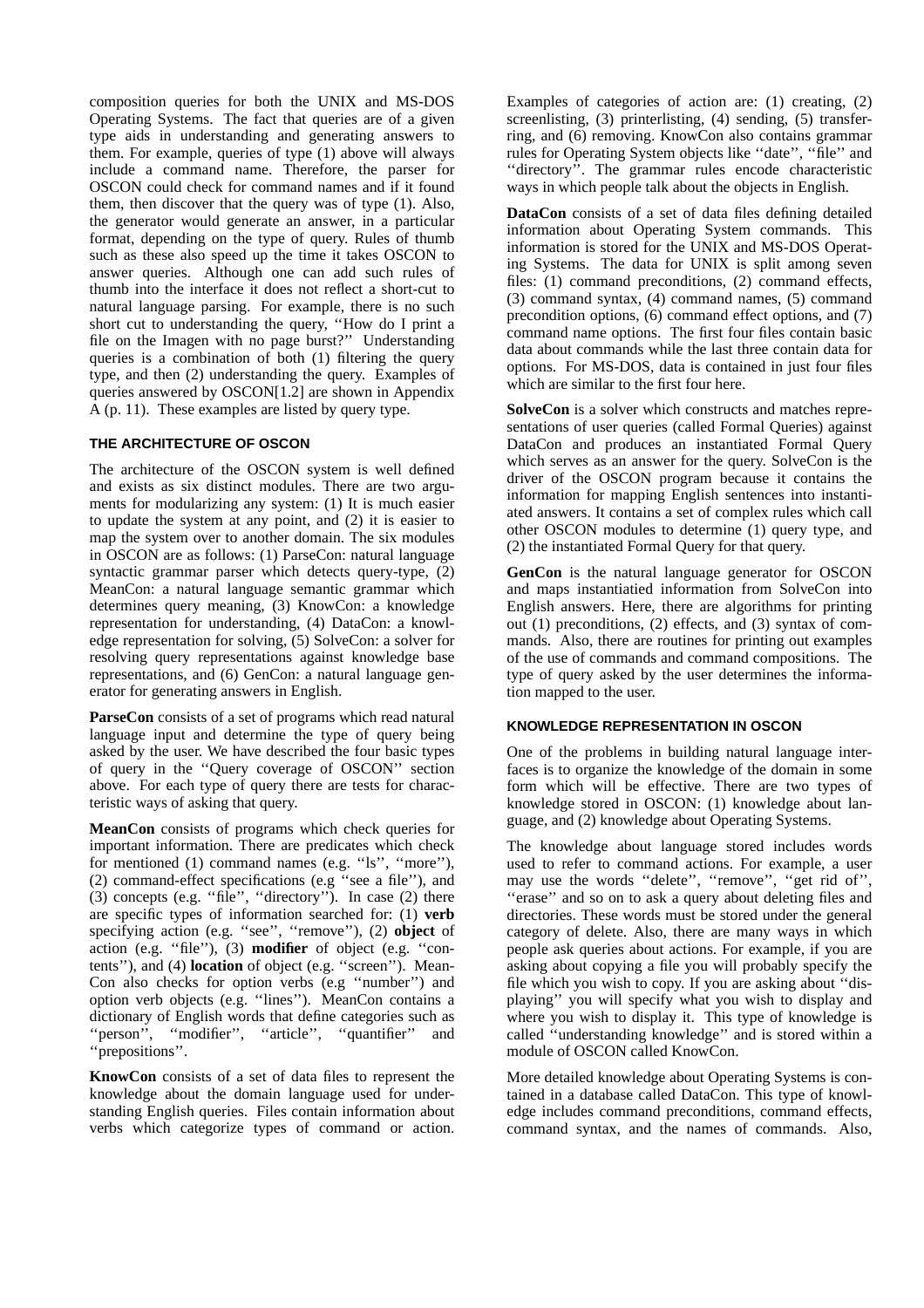stored here is (1) knowledge about options for commands, (2) English descriptions of Operating System concepts like "files" and "directories", and (3) knowledge about plans or possible command combinations (e.g. 'ls' can precede 'lpr' but the converse is not true). The knowledge stored here is for the UNIX and MS-DOS Operating Systems. The distinction between the two types of knowledge is that one is language oriented and the other is domain oriented. One type of knowledge is used for understanding queries and the other for solving queries. This is the principle of separation of understanding and solving defined in Hegner (1988).

#### **Knowledge for understanding (KnowCon)**

There are two types of understanding knowledge stored in the KnowCon module: (1) data on Operating System action reference, and (2) data on descriptions of Operating System objects. The first type of knowledge includes sets of words or phrases that may refer to some operating system action or command. For example, the words, ''print'', "print out", and "get a copy" would indicate that the user was referring to printing something on the printer. Such words and phrases are stored as being associated with the general concept of printing. The second type of knowledge is used for defining the ways that users refer to Operating System objects. For convenience the data has been split up into two types (a) data on files and directories, and (b) data on other Operating System objects. In type (a) there are grammar rules specifying how users refer to files and directories, and in type (b) there are rules for how users refer to other Operating System objects.

#### **Referring to actions**

In asking queries about Operating Systems users commonly use a well defined set of verbs or verb phrases. For example, if a user wants to know about removing files or directories he/she will use the following verbs and phrases: "delete", "remove", "get rid of", "erase" and so on. Queries about copying may be referenced by: "copy", "transfer", and "move". These phrases should be captured by the OSCON program. Phrase and words are stored under their categories in the KnowCon module of the program.

It is possible to divide the set of Operating Systems commands into various categories. We have defined three major command categories and each of these have various subdivisions. The three categories are ''listing'', ''altering'' and ''compiling'' commands. Listing commands are those which display information about the state of files in an Operating System. Altering commands are used to alter the state of files in the system. Compiling commands are used to compile files in the system rather than display/alter them. There are two types of listing command, (1) screenlisting, and (2) printerlisting. Screenlisting commands are those which allow the user to see information on the screen and printerlisting will do the same for the printer. There are three subtypes of screenlisting command, (1) display-file (e.g. "more", "nroff", "cat"), (2) display-file/directory-information (e.g. "ls"), and (3)

display-system-information (e.g. ''users'', ''who'', ''ps'', ''jobs''). There is only one subtype of printerlisting command (e.g. "lpr", "runoff\*", "itroff").

Altering commands are of three types, (1) creating (e.g. "gemacs", "vi", "mkdir"), (2) removing (e.g. "rm", "rmdir", "kill"), and (3) transferring (e.g. "mv", "cp"). Each of these can be applied to either files or directories. A third type of command is compiling commands. These commands cannot be categorized under altering commands as they are really utilities which do not change files but use them. An example of such a command is ''run''.

It is important to point out that certain commands apply to files which are not directories and others only apply to files which are directories. For example, ''more'' can only be used on files and not directories and ''rmdir'' can only be used on directories and not files. Such information can be used to specify the preconditions for commands and enables the system the capability to detect errors in user queries and inform the user about such errors. For example, if a user asked, ''How do I use ''more'' to display a directory?'' the system could locate that the precondition for "more" is that it only works over files. Then the system could tell the user this information.

The rules listed below are examples of typical action rules in KnowCon. Rules [1] and [2] show typical verb phrasings used to reference the action of screenlisting. Rule [3] is for printerlisting, and rules [4] and [5] for creating.

**[1] screenlist --> [see]. [2] screenlist --> [look, at]. [3] printerlist --> [print]. [4] create --> [edit]. [5] create --> [produce].**

# **Referring to objects**

Queries about Operating Systems often include reference to operating system objects like files and directories. Typically, users will refer to the object which is operated over by some command. The phrasing of the English query will dictate the object present. KnowCon has objects separated into two categories: (1) file/directory object specifications, and (2) other Operating System object specifications.

The rules listed below are examples of file/directory object specifications. File object specifications include grammar rule definitions for files and directories. The first rule definition below [1] specifies that a file can be mentioned in a query by the word ''file'' preceded by three modifiers. The first modifier can be (1) a quantifier (e.g. ''all'', ''some of ''), and the second (2) a possessive (e.g. ''my'', ''our''). Then **filemod** can be a modifier of type of file. Examples are "mail", "device", "plain", "executable" and so on. This grammar rule will capture most of the ways that a user might refer to a file.

The second rule [2] shows that a directory may have two modifiers and then the word referring to directory itself.

<sup>∗</sup>''runoff'' isacommand defined at the Computing Research Laboratory to load text formatting packages for word processing a text file.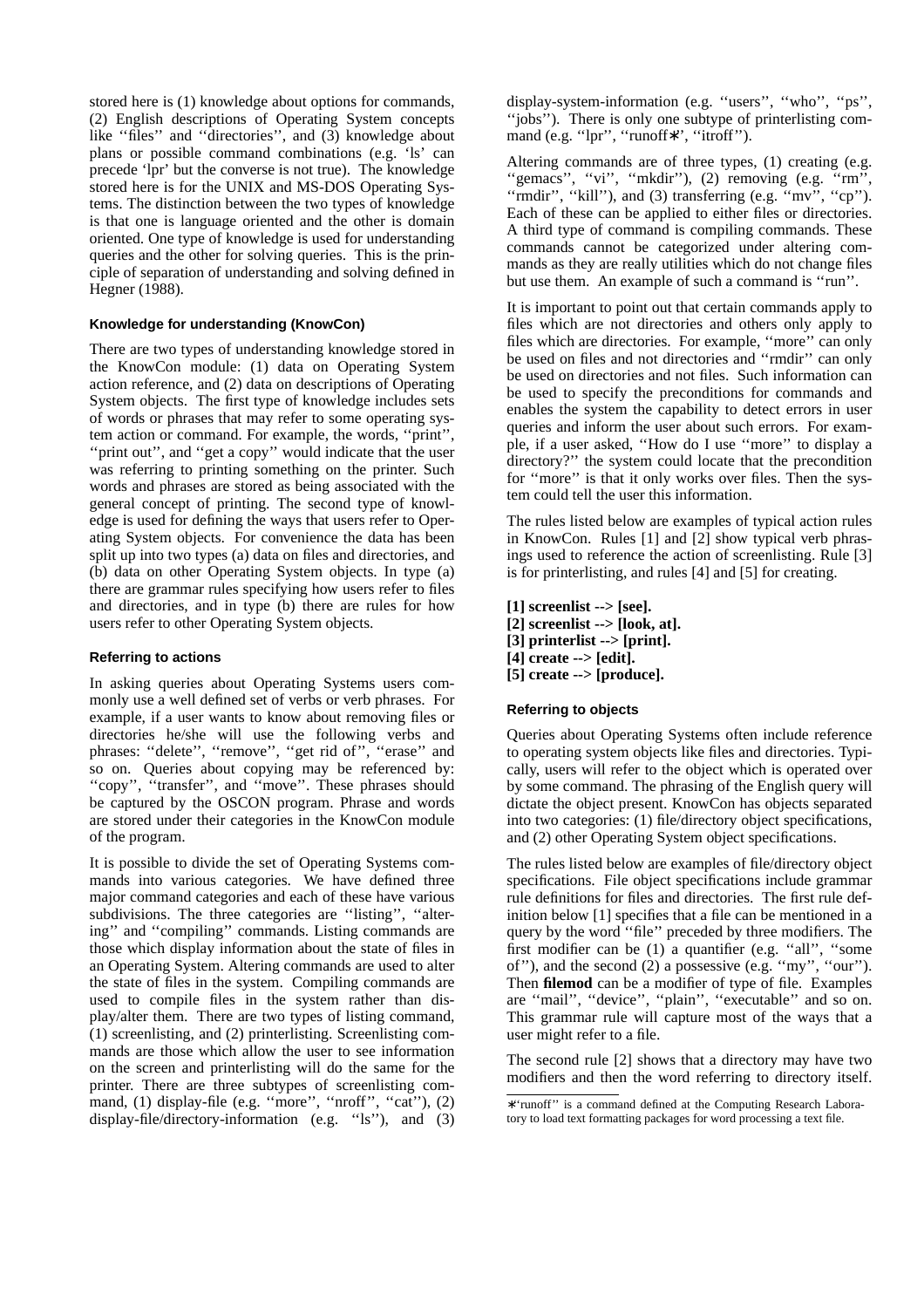Rule [3] shows that a file or directory could be in reference. This happens because it is ambiguous as to whether the intended referent is file or directory. The user, by using the plural of file may intend directory∗ rather than the plural for file. Rule [4] defines location to be a triple: (1) preposition (prep), (2) modifier (mod), and (3) directory (dir). Phrases like ''..in my directory'', ''..in our directory'', and ''..in the directory'' will match here. There are more specific definitions of location for where the location is. Rule [5] is a definition of screen location in terms of (1) preposition (prep), (2) modifier (mod), and (3) screenoutput (soutput). Preposition and modifier are self explanatory and output is the location of output. This could be ''terminal'' or ''screen''. Rule [6] is the equivalent definition for a printer location. The output specification here is for a printer. Then poutput can be (1) "printer", (2) "imagen" or (3) "laser writer".

- **[1] file --> mod, mod, filemod, [file]. [2] directory --> mod, mod, [directory]. [3] fileordir --> mod, mod, filemod, [files]. [4] location --> prep, mod, dir. [5] slocation --> prep, mod, soutput.**
- **[6] plocation --> prep, mod, poutput.**

The second type of object definitions include objects other than those to do with files and directories. Some examples are shown below. Rule [1] shows the definition of a queue in terms of (1) a modifier, followed by (2) [printer, queue]. There are definitions of users by rules [2] and [3]. Rules [4] and [5] define names. The definitions of objects are simply definitions of the various ways with which users refer to the objects.

**[1] queue --> mod, [printer, queue]. [2] users --> names, mod, [users], prep, mod, [system]. [3] users --> names, [system, users]. [4] names --> mod, [names, of].**

**[5] names --> [].**

## **Knowledge for solving (DataCon)**

The knowledge for solving in OSCON consists of files of data that describe detailed information about Operating Systems. There are four types of knowledge stored here (1) Basic command representation, (2) Option representation, (3) Concept representation, and (4) Plan representation.

#### **Basic command representation**

There are basically four types of information about any command held in the database. These are (1) Preconditions, (2) Effects or Postconditions, (3) Syntax, and (4) Command Names. Preconditions are lists of objects that are necessary for a command to be executed. Here are some examples of preconditions for commands from UNIX. Rules [1] and [2] show that ''more'' and "cat" have the precondition, "file". The command, "mkdir" has the precondition "directory" and "cp" has

no precondition.

- **[1] precon(more, [file]). [2] precon(cat, [file]).**
- **[3] precon(mkdir, [directory]).**
- **[4] precon(cp, []).**

Effects, or postconditions, are definitions of the outcome of commands. The effect is defined by a predicate which has a name and three arguments. The predicate name is the action and the arguments are (1) object, (2) object modifier, and (3) location. The rules below show some effects for UNIX commands. Rule [1] shows the effect for the command ''more''. The object for ''more'' is "file" and its modifier "contents". The location of output of ''more'' is the ''screen''. One case of the ''cat'' command [2] has the same effect as ''more''. The other effect case of ''cat'' [3] is defined as concatenate and describes the concatenation of files together. The command ''ls'' will either display directory contents [4], or file information [5] on the screen. The displaying-information command ''users'' will display usernames on the screen. Rule [7] describes the "gemacs" command which creates files, and rule [8] the ''rm'' command which deletes them.

- **[1] comm(more, display(file, contents, screen)).**
- **[2] comm(cat, display(file, contents, screen)).**
- **[3] comm(cat, concat(file1, file2, file3)).**
- **[4] comm(ls, display(directory, contents, screen)).**
- **[5] comm(ls, display(file, info, screen)).**
- **[6] comm(users, display(usernames, @, screen)).**
- **[7] comm(gemacs, create(file, @, loc)).**
- **[8] comm(rm, remove(directory, @, loc)).**

The syntax of commands is defined as a structure which contains the name of some command and then its syntactic definition of use. Shown below are some examples of the syntax for UNIX commands. The syntax rules are three place lists containing (1) Command name, (2) Optionname (filled in from context), and (3) Syntax description.

**[1] syn(more, Optionname, "[more <filename>]").**

- **[2] syn(cat, Optionname, "[cat <filename>]").**
- **[3] syn(ls, Optionname, "[ls <directoryname>]").**
- **[4] syn(users, Optionname, "[users]").**
- **[5] syn(gemacs, Optionname, "[gemacs <filename>]").**

#### **Option representation**

DataCon also contains information for option specifications of commands. DataCon has files for (1) Option Preconditions, (2) Option Effects, (3) Option Names. There is no distinction for option syntax as this is practically the same for commands with options or not.

Option Preconditions are defined as three place lists with the (1) Command Name, (2) Option name, and (3) Precondition List. Shown below are a set of options for the various commands. The Precondition List contains the objects which must be present for the command to be executed. Rules [1],[2] and [3] show that each option for "cat" has "file" as precondition. Rules [4] and [5] show

<sup>∗</sup>A directory is a set of files.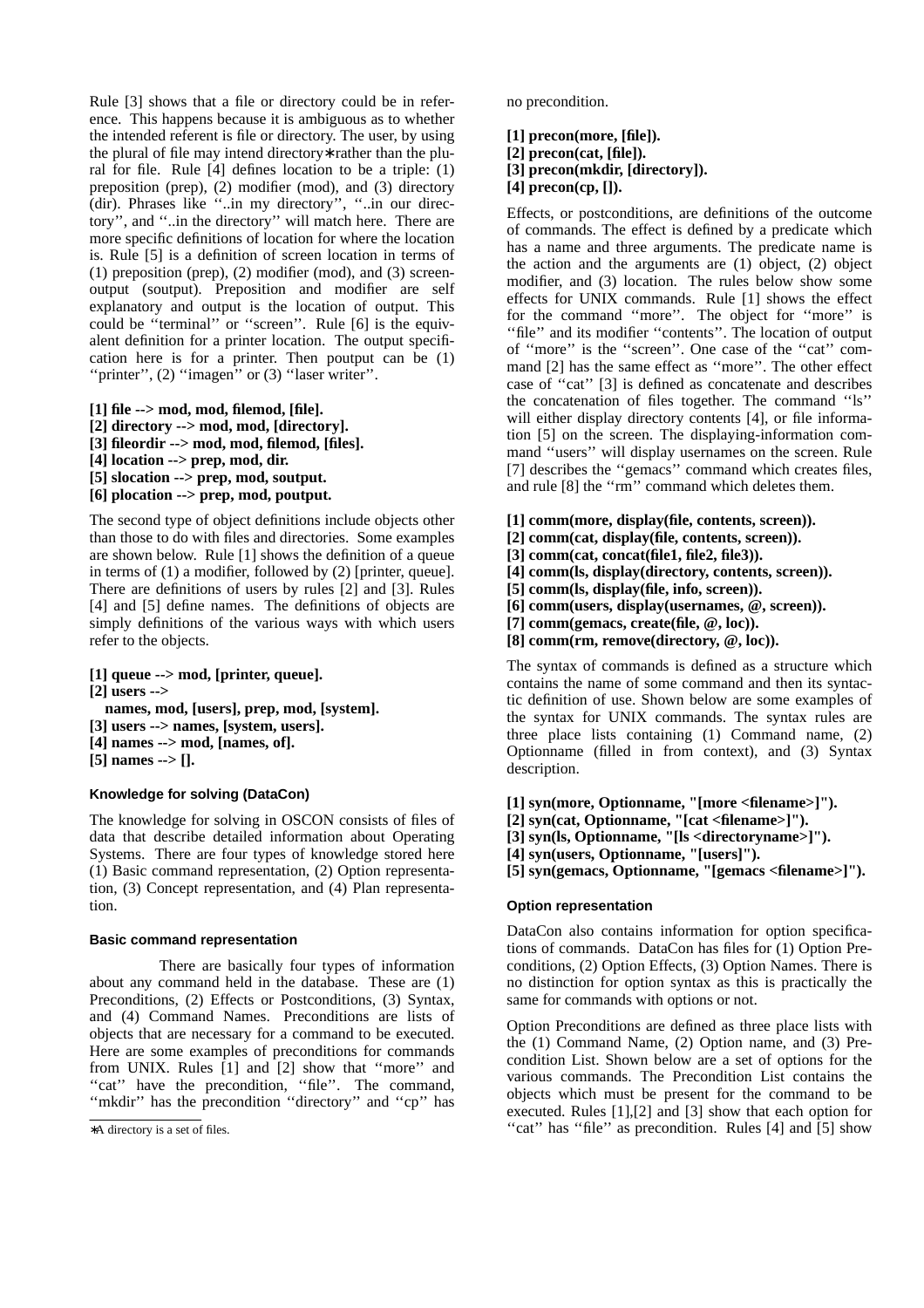that for one option of ''cp'' (i) there is no precondition, and for the other option (r), ''directory'' is the precondition. Rules [6] and [7] show the preconditions for ''ls''.

```
[1] opprecon(cat, n, [file])
[2] opprecon(cat, s, [file])
[3] opprecon(cat, v, [file])
[4] opprecon(cp, i, [])
[5] opprecon(cp, r, [directory])
[6] opprecon(ls, f, [directory])
[7] opprecon(ls, l, [])
```
The definition of the Option Effects are also stored as strings of English words. This is merely a convenience for generation. The definitions will enable the generator to give more detail about the specific effect of some option. Each rule here contains (1) Command Name, (2) Option Name, and (3) Option Effect with an English description.

- **[1] opeffect(more,#,**
- **"set the window size to # lines").**
- **[2] opeffect(more,c,**
- **"display each page after cleaning screen").**
- **[3] opeffect(more,d,**

**"prompt to hit space to continue at each screen").**

- **[4] opeffect(cp,i,**
- **"prompt file name when overwriting"). [5] opeffect(cp,p,**
- **"preserve the modification information from the source"). [6] opeffect(cp,r,**
	- **"copy each subtree rooted at that directory").**

Option Name definitions are similar in spirit to the Command Effect specifications defined in the ''Basic command representation" section above. However, the definitions here are for specific options. The option definitions have three arguments: (1) Option Effect defined as an action(object) specification, (2) the Command Name, and (3) Option Name. The first three rules [1],[2] and [3] show the option variations on ''cat''. The various options allow the displaying of file contents in a specific manner. We also show the options for ''ls'' (rules [4]-[10]) and for "cp" (rules  $[11]$ - $[13]$ ). Note that a characteristic of options is that sometimes they have the same action as the main action (e.g. display and display(non-printing-characters)) while other times they have a different action (e.g. display and squeeze(blanklines)).

- **[1] opcomm(number(lines), cat, n)**
- **[2] opcomm(squeeze(blank-lines), cat, s)**
- **[3] opcomm(display(non-printing-characters), cat, v)**
- **[4] opcomm(include(hidden-files), ls, a).**
- **[5] opcomm(display(directory-name), ls, d).**
- **[6] opcomm(display(directory-content), ls, f).**
- **[7] opcomm(display(group-ownership), ls, g).**
- **[8] opcomm(display(long-listing), ls, l).**
- **[9] opcomm(sort(file-ages), ls, t).**
- **[10] opcomm(display(subdirectories), ls, R).**
- **[11] opcomm(prompt(overwriting), cp, i).**

## **[12] opcomm(preserve(modification-information), cp, p). [13] opcomm(copy(subdirectories), cp, r).**

# **Concept representation**

DataCon also contains a set of definitions of the possible concepts which a user may wish to ask about. Such concepts are considered to be Operating System objects like files and directories, and concepts like piping and filtering. Concept representations are three place lists with (1) Concept name, (2) Concept name pluralized, and (3) English description of concept. We show the definitions for , "ada", "working directory" and "unix" here.

## **[1] con([ada],[ada],**

**"Ada is developed on behalf of the U.S. Department of Defense for use in embedded systems. Ada is the first practical language to bring together important features such as data abstraction, multitasking, exception handling, encapsulation and generics.").**

**[2] con([working, directory],[working, directories], "The directory you are working in.").**

#### **[3] con([unix],[unix],**

**"UNIX Operating System manages the resources of your computer system to perform useful work on your behalf. It is composed of three major parts: the kernel, the file system, and the shell.").**

#### **Plan representation**

DataCon contains a list of possible Plans for command sequences which users may ask about. These command sequences are defined in terms of predicates which have five arguments. The first three arguments represent (1) an action, (2) an object, and (3) location of output. The last two arguments define the second action and its output location. We show two example rules below. Rule [1] represents displaying directories on the screen and then on the printer, and Rule [2] likewise for files.

## **[1] plan(display,directory,screen,display,printer). [2] plan(display,file,screen,display,printer).**

#### **NATURAL LANGUAGE UNDERSTANDING**

The most important part of any program which acts as a natural language interface is the natural language understander. There must be some means of mapping a user query into a good meaning representation of that query. The problem, of course, is that there are very many ways of specifying queries in English. The first job of the natural language interface is to use some type of syntactic filtering which determines the type of query being asked. The filter will check queries for certain objects or phases and works as a fast mechanism for determining query type. The second job is that of determining the meaning of a query, or its content, once the type of query is determined. Let's take a look at the two components of OSCON which tackle these two problems.

#### **Parsing natural language queries (ParseCon)**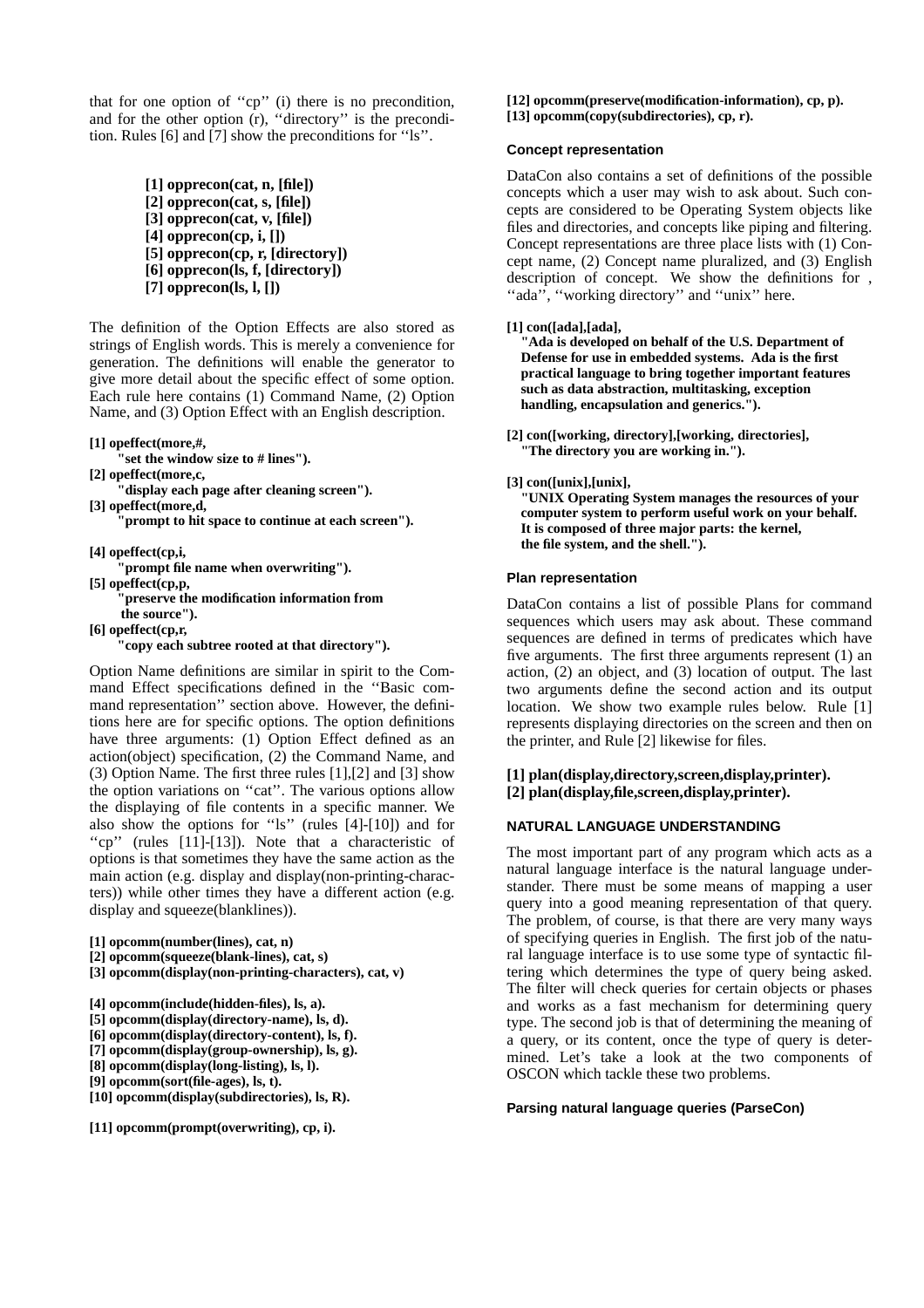The parser called ParseCon has the job of determining the type of query present. There are characteristic ways of asking certain types of queries and the parser checks for these. The parser checks for the four basic types of query described in section 1. The ParseCon module has lists of the characteristic ways which people use to ask queries about particular query types.

One of the query types checked for is what-is concept. There are a number of characteristic phrases which are used. Some of these are listed below. The first set of rules [1-4] and rules [1a-1e] define the syntax of what would come before and after some concept respectively. The second set of rules [6-11] only define possible uses of syntax before the concept but do not reflect any after-concept syntax.

```
[1] firstphrase([what, does|X], o1).
[2] firstphrase([what, a|X],o2).
[3] firstphrase([what|X],o3).
[4] firstphrase([what|X],o4).
```
**[1a] secphrase([mean|X],o1). [2b] secphrase([is|X],o2). [3c] secphrase([is|X],o3). [4d] secphrase([are|X],o3). [5e] secphrase([means|X],o4).**

**[6] wphrase([what, is, a]). [7] wphrase([what, are]). [8] wphrase([what, is]). [9] wphrase([explain]). [10] wphrase([describe]). [11] wphrase([]).**

Another query type checked for is what-is-effect. Here, again there are a number of possible characteristic phrases. We list some here. Similarly, there are rules for (i) what-is-precondition, (ii) what-is-syntax, (iii) what-iscommand, (iv) what-is mentioned command, and (v) what-is mentioned concept queries. Of course, there are syntax rules which will be compatible for all query types. However, this is not a problem because there are other characteristics of query types which separate them out.

- **[1] firstdesc([what|X],o1). [2] firstdesc([does|X],o2). [3] firstdesc([does|X],o3).**
- **[1a] secdesc([does|X],o1). [2b] secdesc([do|X],o2). [3c] secdesc([have|X],o3).**

**[4] desc([what, happens, with|X]). [5] desc([result|X]). [6] desc([results|X]). [7] desc([uses, of|X]). [8] desc([effect, of|X]).**

**Determining query meaning (MeanCon)**

The function of the MeanCon component of OSCON is to determine query meaning. This is obvious for most query types except for what-is-command queries. These queries involve complex phrasings of English to describe the effects which the user wishes to execute. The MeanCon component of OSCON has the function of determining the occurrence of objects in user queries. There are seven types of object searched for: (1) command name, (2) option name, (3) verb reference, (4) object, (5) object modifier, (6) object location, and (7) concept.

MeanCon has a predicate called **findcmd** which searches for command names. The mention of command name is a good indicator of the type of query being asked. If a command name is present this indicates that the query is probably about (1) command preconditions, (2) command effects, or (3) command syntax. MeanCon also has a predicate called **findopt** which searches for mention of option names in queries.

One of the most difficult types of user query to be understood by the system are what-is command for mentioned effect queries. These are queries where the user knows what he/she wishes to accomplish but does not know the command to do that. In these cases the user will specify, in English, some process, or effect, which he/she wants to be executed. The process/effect can be described with (1) a primary verb and (2) a secondary verb. The user will use a primary verb to describe the main action/command in question. A secondary verb may be used to describe a restriction on the main action/command. This restriction could be a definition of some option specification for the major command.

Therefore, MeanCon has algorithms which check for (i) Primary Verb, (ii) Primary Verb Object, (iii) Object Modifiers, and (iv) Locations. There are also algorithms which search for (i) Secondary Verb, and (ii) Secondary Objects which usually describe option effects.

In checking for what-is-command queries the user will usually specify some action with a verb. This will be followed by the mention of an object such as a ''file'' or "directory". There may be a modifier of the object such as ''contents''. The location of the object may also be specified such as "printer" or "screen" or "directory".

There's a predicate in MeanCon called **findverb** which searches for verbs in user queries. When a verb is located this will determine the major category of action/command. Therefore, the word "delete" will reference removing, "see" will reference displaying and so on. MeanCon uses the stored verb-action structures in KnowCon to find verbs in queries and their related action representations.

Another predicate called **findobj** searches for the object of a verb. Say, for example, the user had asked, ''How do I see a file?'' then the findverb predicate will locate the verb "see". The query is split up so that the phrase after the verb is checked for an object. The object ''file'' is located and marked.

More complex queries may include modifiers and locations. Take the query, ''How do I see my file contents on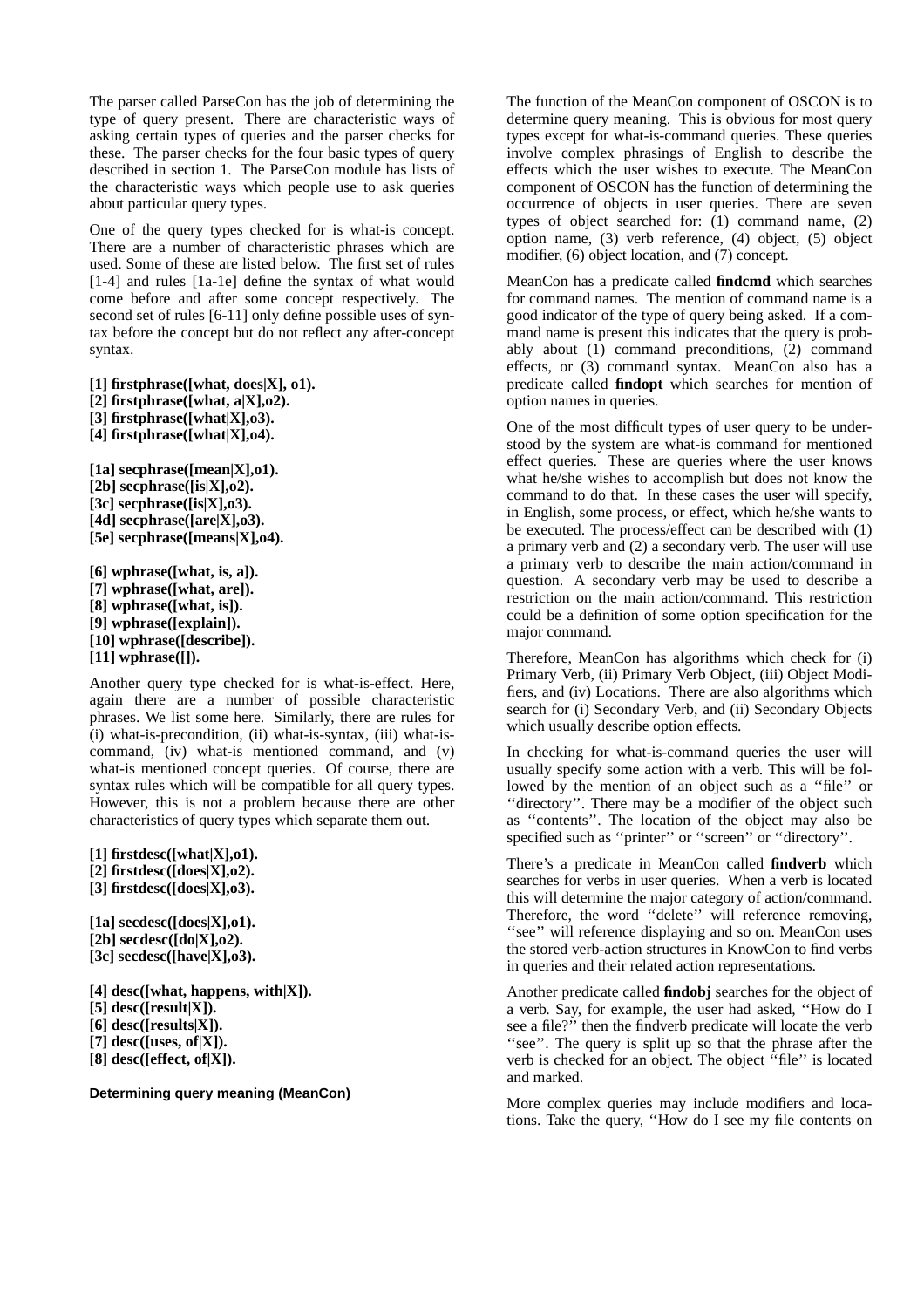the screen?'' In this case, the phrase ''|..file contents on the screen?'' is checked for an object by findobj. Then, ''|..contents on the screen?'' is checked for modifier by **findmod**. Findmod locates "contents" as a modifier.

A predicate called **findloc** checks for locations in queries. Locations include ''screen'', ''printer'' and ''directory''. In our example, ''|..on the screen?'' is checked for location and ''screen'' is uncovered.

MeanCon has a predicate called **findcon** which checks for concepts in user queries. For example, the existence for the concept, ''ada'' will denote a query asking about, ''ada''.

## **RULES FOR SOLVING (SolveCon)**

Now that we have defined the data available to OSCON before the system begins to process a query we move on to describe the rules which match user queries to database information. SolveCon determines the answer for a query by (1) building an uninstantiated Formal Query from the query, (2) matching this structure to the DataCon database, (3) retrieving data from the database, and (4) using the data to build an instantiated Formal Query which is passed back to the GenCon natural language generator. We shall describe the answering process in two steps: (1) the algorithm used by SolveCon to specify the query and to retrieve data from the database, and (2) the structure of instantiated Formal Queries returned by SolveCon to the GenCon generator.

#### **The solving algorithm**

The Solver basically searches queries for three types of information: (1) Command Names, (2) English Descriptions of command effects, and (3) Concepts. The search process in conducted in the following order.

[1] SolveCon checks to see if a command name is mentioned in the query. Then, (a) SolveCon checks if an option (e.g. -l) is mentioned. If (a) fails then (b) SolveCon checks if the query is which-option. This check is done by having ParseCon check the syntax of the query, having MeanCon check for an English Description of an option effect. If either (a) or (b) are satisfied SolveCon will retrieve from the database Option Preconditions, Option Effect, Option Syntax, and Option Name.

If (a) and (b) have both failed then (c) SolveCon checks if the query is a what-is-precondition, what-is-effect or what-is-syntax query. Here, SolveCon checks the syntax again using ParseCon. If (c) fails, then (d) SolveCon checks the query for what-is-mentioned-command query. ParseCon is involved here too. If either (c) or (d) are satisfied SolveCon will retrieve Command Preconditions, Command Effect, Command Syntax, and Command Name from the database. If (d) fails then SolveCon moves on to step [2].

[2] SolveCon checks the query semantics. In this case the user must have asked an English query with no command

names. (i) SolveCon has ParseCon check the syntax of the query. (ii) Then, SolveCon calls MeanCon to check for a Primary Verb, Verb Object, Modifier, and Location. SolveCon will retrieve Command Preconditions, Command Effect, Command Syntax, and Command Name from the database. Next, (iii) SolveCon has MeanCon check for a Secondary Verb (option action), and Secondary Verb Object. SolveCon will retrieve from the database Option Preconditions, Option Effect, and Option Syntax. If step [2] fails then SolveCon goes on to step [3].

[3] SolveCon checks the query semantics. In this case the user must have asked an English query involving no command names. Also, the query must be about command combinations, or pipes, otherwise step [2] would have passed. SolveCon checks for the existence of a command combination in the user query. SolveCon has MeanCon check for the existence of a sentence connector like "and". If this occurs then is it possible that the query involves command combination. SolveCon then calls the SolveCon algorithm again for (1) the piece of the query before the connector, and (2) the piece of the query after the connector. The data returned from  $(1)$  and  $(2)$  is integrated. If [3] fails then SolveCon tries step [4].

[4] SolveCon checks query syntax through ParseCon. Then MeanCon searches for concepts mentioned in the query. Examples of such concepts are ''ada'' and ''protection''.

# **Structures returned**

The step of SolveCon which succeeds will return an instantiated Formal Query to the generator. In step [1], if cases (a) or (b) succeed, an instantiated Formal Query will be returned containing the following: (1) Option Preconditions, (2) Option Effect, (3) Option Syntax, (4) Option Name, and (5) Query Type. In step [1], if cases (c) or (d) succeed, the instantiated Formal Query contains: (1) Command Preconditions, (2) Command Effect, (3) Command Syntax, (4) Command Name, and (5) Query Type.

In step [2] the Formal Query returned will contain slots for: (1) Command Preconditions, (2) Command Effect, (3) Command Syntax, (4) Option Preconditions, (5) Option Effect, (6) Option Syntax, and (7) Query Type. The complete structure will be instantiated when step [2] involves options. However, only parts  $(1),(2),(3)$ , and  $(7)$  are instantiated when there is no mention of options.

With step [3] a list containing two instantiated Formal Queries is returned. Each formal query will contain: (1) Command Preconditions, (2) Command Effect, (3) Command Syntax, (4) Command Name, and (5) Query Type.

In step [4] a Formal Query with three pieces of information is returned. The structure contains (1) the Concept Name, (2) Concept Description, and (3) Query Type.

## **NATURAL LANGUAGE GENERATION (GenCon)**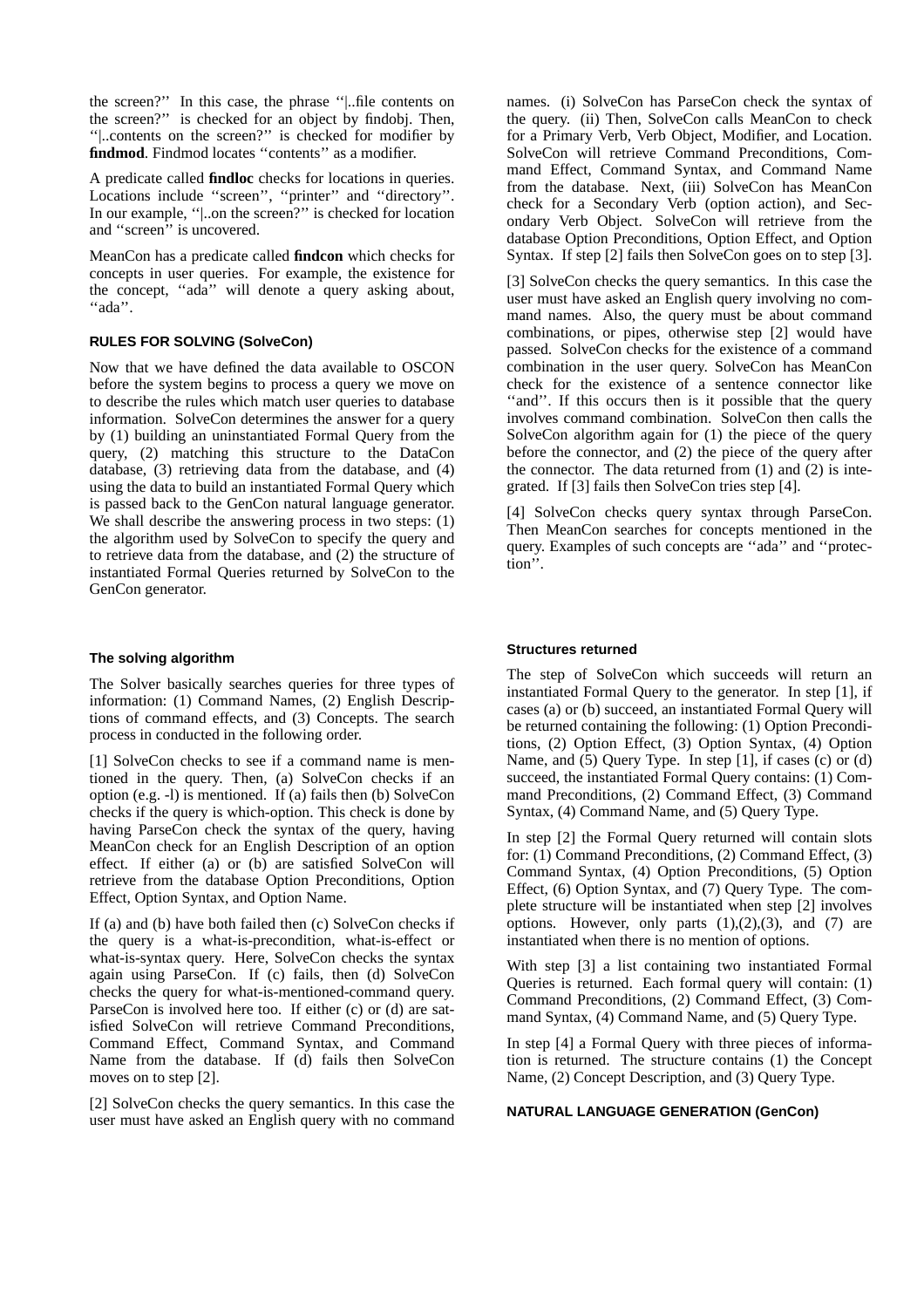The final phase of the OSCON program is to map an instantiated formal representation into an English answer. There are two types of answer which may be returned to the user: (1) Stored English sentences describing some concept which are contained in the DataCon knowledge base, and (2) English sentences mapped out from instantiated Formal Queries.

The natural language generator for the OSCON system is used to map instantiated formal queries into English answers. The generator has five primary components:

- [1] **psyntax:** gives the syntax for a command
- [2] **peffect:** gives the effect of some command
- [3] **pexample:** gives an example on the use
	- of some command
- [4] **ppre:** gives the preconditions for some command
- [5] **ppipe:** gives the commands involved in some
	- piping example and an example of the piping

For each of the major query types various configurations of printing components are used. There are three types of what-is-attribute query: (1) what-is-precondition, (2) what-is-effect, and (3) what-is-syntax. In these cases the components [1], [2], [3] and [4] are combined in order. Printing out the syntax for some command is trivial. The syntax is already stored in the DataCon knowledge base. This is just returned to the user. Printing out preconditions is quite trivial too as all GenCon has to do is to print those preconditions retrieved from the DataCon precondition information.

Generation for what-is-effect queries is more complex. GenCon will print command effects by (1) checking to see if the output should be in plan/pipe form, and if it is, then generating the answer in plan/pipe form; (2) generating the (a) Command Syntax, (b) Effect and (c) Preconditions for the command. The Effect is generated from the instantiated Formal Query produced by SolveCon which contains action, object, object modifier and object location. The latter information is generated in sentence form. Some interleaving information such as the output of prepositions between object modifier and location are handled too.

For what-is-command for effect queries the latter algorithm is used. For what-is-mentioned command components [1], [2], [3] and [4] are used. For what-is mentioned concept, the answer is output from a stored piece of text. Often users ask queries about commands as concepts. The generation of these is simple as the definitions of such concepts are just stored as English descriptions in the first place. Therefore, all GenCon has to do is to map the stored sentences into English answers. We have written a simple algorithm which maps the English text into pretty format on the screen.

# **AN EXAMPLE**

In this section we show an example of how the query ''How do I see my files with numbered lines?'' is understood and answered by OSCON. First, SolveCon attempts to find out the type of query being asked. Initially, Solve-Con tries step [1] to match the query as one mentioning a command and there is no match. Then step [2] is tried and a match occurs. The query is a semantic one. ParseCon is called forth and a syntactic match is found. ''How do I'' matches the syntactic form [how, do, i] for what-command queries.

Next, SolveCon calls MeanCon which analyzes the meaning of the sentence. (i) Findverb checks for a verb and gets "see". From KnowCon, "display" is marked as the action. Then, (ii) findobj checks ''How do I'' and ''my files with numbered lines'' for objects. ''Files'' is matched as an object. Data from the query (i.e. **display(file,contents,\*)**) is matched against the DataCon database Effects and a match is found with **display(file,contents,screen)**. This effect match from the query data to DataCon will allow SolveCon to retrieve (1) Command Preconditions ([file]), (2) Command Effect (display(file,contents,screen)), (3) Command Syntax (cat -n <filename>), and (4) Command Name (cat).

Next, the query is checked for existence of a secondary action. The findverb predicate retrieves ''numbered'' as a secondary action and its object is retrieved as ''lines''. This representation is matched against the option database and number(lines) from the query matches number(lines) in the Option Effect definition in the database. The Data-Con database is referenced and (1) Option Preconditions, (2) Option Effect, and (3) Option Name are returned. The data retrieved is integrated to form an instantiated Formal Query which is passed to the generator. The representation for this query is as shown below.

#### **cquery(display(file,contents,screen), % Command Effect "with numbered lines", % Option Effect** [cat -n <filename>], **[file]), % Preconditions cat), % Command Name -n). % Option Name**

The GenCon generator takes the Formal Query and maps it into an English answer. (i) psyntax will print out ''cat -n <filename>'', (ii) peffect will display ''will display file contents on the screen.'', and (iii) popeffect will display "with numbered lines." Therefore, the complete answer generated for this query is:

## **'cat -n <filename>' will display file contents on the screen with numbered lines.**

#### **CURRENT STATE OF THE IMPLEMENTATION**

The OSCON program can now answer over 1000 English queries. The maximum time for a query answer is 2.5 seconds when the Sun computer is at low load. OSCON answers four major types of query (1) what-is-attribute of mentioned command, (2) what-is mentioned command, (3) what-is-command for mentioned effect, and (4) whatis-mentioned concept. There are three cases of type (1): (1) what-is-precondition (2) what-is-effect, and (3) whatis-syntax. In real terms this brings the query types covered up to six. The system answers the latter three query types with options and will soon answer the other types with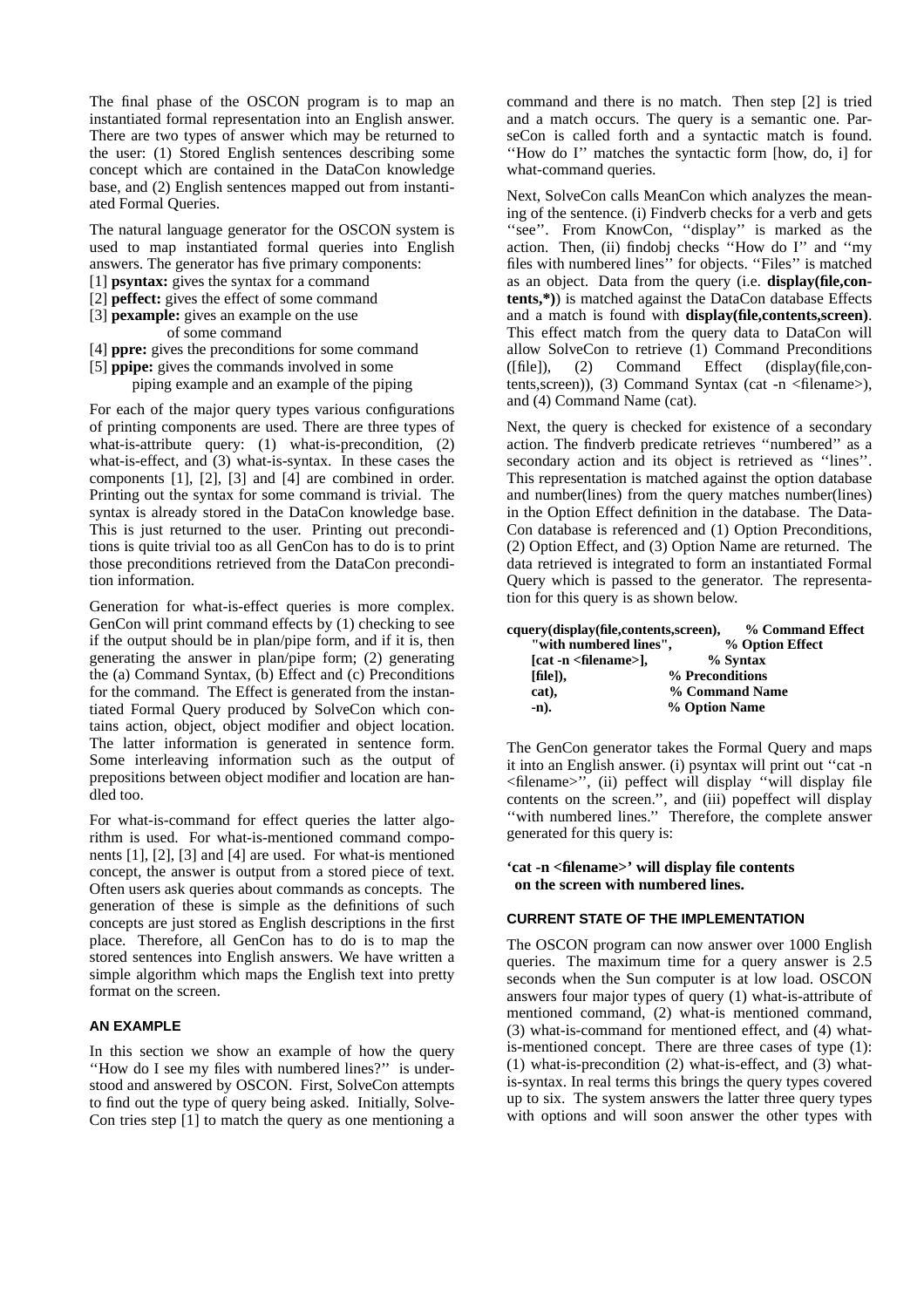options. OSCON's database contains information on 40 UNIX and 40 MS-DOS commands with their respective preconditions, effects, syntax and command names. OSCON has 20 grammar rules for understanding the ways that users ask queries about categories of commands. OSCON also contains 10 plan sets for possible combinations of commands.

## **COMPARISON TO OTHER SYSTEMS**

There are basically two other natural language consultants for Operating Systems. These are the Unix Consultant (UC), and the Sinix Consultant (SC).

The Unix Consultant (UC) (see Wilensky et al. 1984, 1986, 1988; Chin 1988) is a natural language consultation system for UNIX, and is in many ways similar in scope and intent to OSCON. However, there are some key differences: (1) While OSCON is a specialized system with the sole goal of providing detailed expert help, UC has the broader goal of studying knowledge representation and planning (as well as natural language understanding) at a basic level. As such, UC takes a fundamentally different approach to knowledge representation, in that employs a much more general knowledge representation and planning mechanism, with a somewhat cognitive flavor. UC contains only one knowledge base of Operating System concepts which must serve both the understanding and the solving phases of query resolution, while OSCON incorporates specialized representations for each function. Hence, UC must sacrifice some of the specialization built into OSCON.

(2) Not unexpectedly, an examination of the examples presented in Wilensky et al. (1986) suggests that UC will have to perform far more extensive procedures to solve a given query, and that it may not be able to answer some of the very detailed queries that OSCON will address; (3) UC is not intended to be a consultant which will help users migrating from one system to another. UC is a consultant for the UNIX Operating System. We do not claim that the UC system could not act as a consultant on other Operating Systems. We claim that the Berkeley team have not concerned themselves with putting information from more than one Operating System in their program; (4) It is a characteristic of computer Operating Systems that commands can be combined in various ways to execute complex processes. In Wilensky et al. (1986, p. 6-10) there are a number of examples of the queries which the UC system handles. These examples are intended to show the kinds and scope of requests answered by the system. None of the examples involve command compositions but operations of single commands. The UC system has no capability for answering complex natural language queries which involve command sequencing; UC and OSCON are not truly competitors, but rather systems with different emphases.

The Sinix Consultant (SC) (see Kemke 1986, 1987; Hecking et al., 1988) is a broad-based UNIX help system It is similar to OSCON in that it is designed from the start to be an Operating System consultant rather than a more general system into which a UNIX model is embedded.

Although SC contains a rich knowledge base, which reflects the technical aspects of the domain as well as the users view of the system, the focus of SC, like UC, is to provide help on the use of individual commands, rather than the interconnection of several. Our knowledge representation of plans has more emphasis on answering complex queries. There is no mechanism whereby the SC system will understand complex command sequences. However, the authors do predict in Hecking et al. (1988) that future development of the SINIX Knowledge Base will include ''combinators'' for I/O-redirection and pipelining. The SC system has a dialogue modeling component, for (1) handling elliptical queries, and (2) anaphora.

There are several other consultation systems for Operating Systems, including CMS-HELP developed by Yun (1984), TVX by Billmers & Garifo (1985), Wizard (see Shrager & Finin 1982; Finin 1983), and USCSH by Matthews & Pharr (1987). However, all of these systems appear to be either far less ambitious in scope than OSCON, or else have a totally different emphasis. In particular, all appear to employ rather simple surface models of UNIX.

# **CONCLUSION AND FURTHER WORK**

It is concluded that it is possible to build a computer program which will answer natural language user queries about Operating Systems. We have shown how this is done by the OSCON system. The OSCON program answers over 1000 English queries in English. Each query is answered within seconds.

The development of any program like OSCON is enhanced if the program is built in a modular form where each module has a distinct function. This has been done for OSCON which is divided up into six distinct modules. This methodology allows for easy update of the program and also will allow the possibility of mapping the program over to a new domain.

In comparing OSCON to the other three systems available today OSCON turns out to have a different emphasis. The OSCON system is more concerned with the detail of Operating Systems and natural language processing rather than an experiment on cognitive modeling. Also, OSCON is the only system which answers queries involving command combinations.

There are three areas of further work proposed for OSCON which are all part of a dialogue interface to be added to the system. These are: (1) context storage mechanisms, (2) reference determination algorithms, and (3) user modeling capabilities (see Chin, 1988). Dialogue management is important and it will permit the user to ask queries without having to spell the queries out in elaborate English. Initial thoughts on this research are reported in Ball et al. (1989).

# **ACKNOWLEDGEMENTS**

We would like to thank Zhaoxin Pan for programming parts of OSCON. Also, Hans Brunner, Andy Parng and Scott Wolff of the Intelligent Customer Assistance Project at U S *WEST* Advanced Technologies are thanked for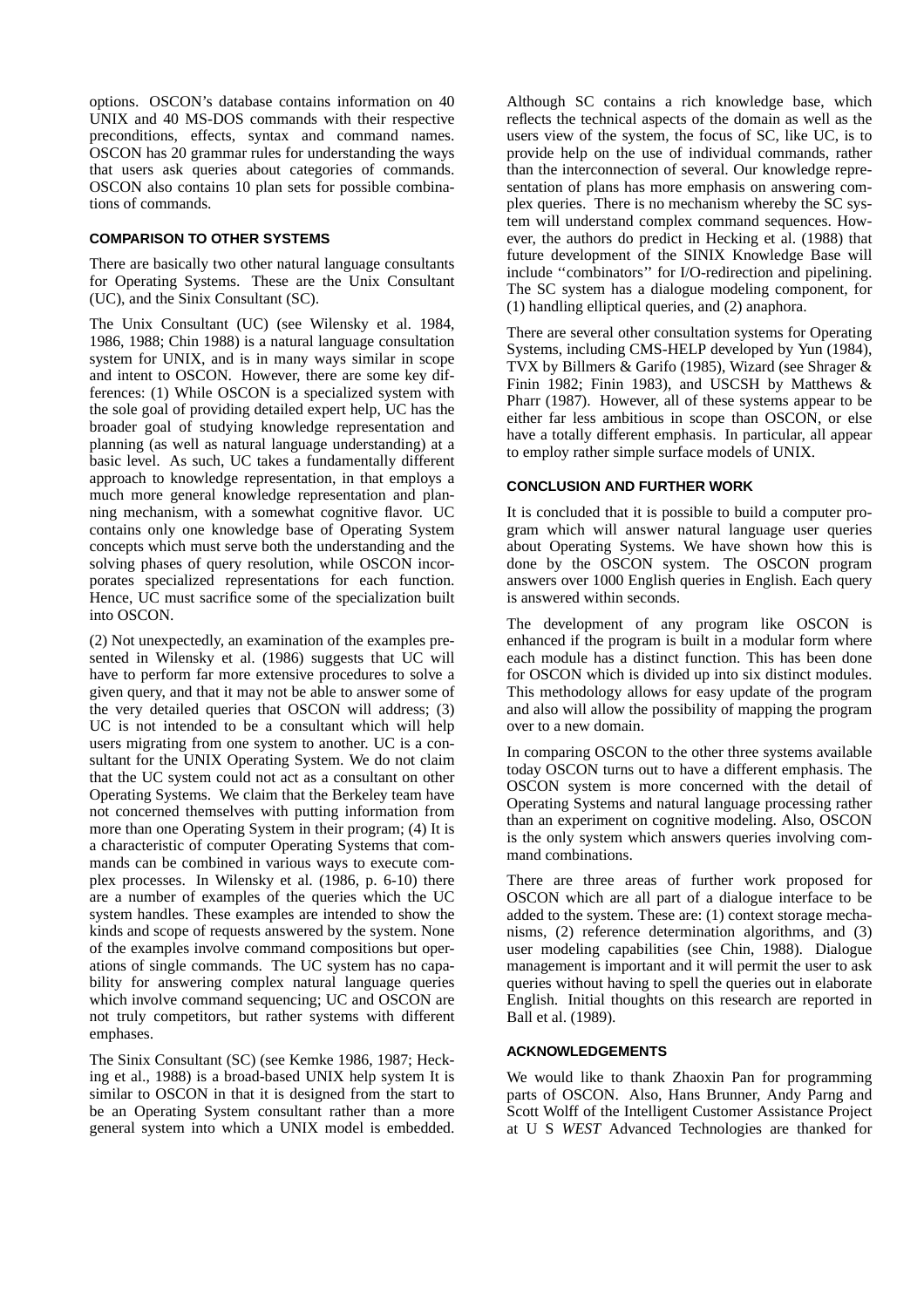consultations on this research.

#### **REFERENCES**

- Ball, Jerry, John A. Barnden, Sylvia Candelaria de Ram, David Farwell, Louise Guthrie, Cheng-Ming Guo, Stephen Helmreich, Paul Mc Kevitt, Liu Min (1989) *The need for belief modelling in natural language processing*. In Proc. of the International Conference on Cross-Cultural Communication (ICC-CC-89), Trinity University, San Antonio, Texas, March.
- Billmers, Meyer A. & Michael G. Carifio (1985) *Building knowledge-based operating system consultants*. Proceedings of the Second Conference on Artificial Intelligence Applications, pp. 449-454, Miami Beach, December.
- Chin, David (1988) ''Exploiting user expertise in answer expression'' In Proceedings of the Seventh National American Conference on Artificial Intelligence (AAAI-88), St. Paul, Minnesota, Vol. 2, 756-760, August.
- Douglass, R. & Hegner, Stephen J. (1982) ''An expert consultant for the UNIX operating system: Bridging the gap between the user and command language semantics''. In Proceedings of the CSCSI/SCIEO, Conference 1982, Saskatoon, Saskatchewan, 92-96, May.
- Finin, Timothy W. (1983) *Providing help and advice in task oriented systems*. Proceedings of the Eighth International Joint Conference on Artificial Intelligence (IJCAI-83), Karlsruhe, West Germany, pp. 176-178.
- Hecking, M. C. Kemke, E. Nessen, D. Dengler, M. Gutmann & G. Hector (1988) "The SINIX consultant —a progress report'' Memo Nr. 28, Universitat des Saarlandes, FB 10 Informatik IV, Im Stanwald 15, D — 6600 Saarbrucken 11, Fed. Rep. of Germany, August.
- Hegner, Stephen J. (1988) *Representations of command language behavior for an operating system expert consultation facility*. In ''Intelligent Help Systems for UNIX — Case Studies in Artificial Intelligence'' Peter Norvig, Wolfgang Wahlster & Robert Wilensky (Eds.), Heidelberg: Springer-Verlag Symbolic Computation Series.
- Hegner, Stephen J. & Douglass, Robert J. (1984) *Knowledge base design for an operating system expert consultant*. Proc. of the Fifth National Conference of the Canadian Society for Computational Studies of Intelligence (CSCSI), London, Ontario, December, 159-161.
- Kemke, Christel (1986) *The SINIX Consultant Requirements, Design, and Implementation of an intelligent Help System for a UNIX Derivative*. Universitat des Saarlandes, KI-Labor (SC-

Project), Bericht Nr. 11, October.

- Kemke, Christel (1987) *Representation of domain knowledge in an intelligent help system*. In Human-Computer Interaction — INTERACT '87, H.J. Bullinger and B. Shakel (Eds.), pp. 215-220. Amsterdam: Elsevier Science Publications B.V. (North-Holland).
- Matthews, Manton & Walter Pharr (1987) *Knowledge acquisition for active assistance.* Preprints of the First International Workshop on Knowledge representation in the UNIX help domain, University of California, Berkeley, California, December.
- Mc Kevitt, Paul (1986) *Formalization in an English interface to a UNIX database*. Memoranda in Computer and Cognitive Science, MCCS-86-73, Computing Research Laboratory, Dept. 3CRL, Box 30001, New Mexico State University, Las Cruces, NM 88003-0001.
- Mc Kevitt, Paul (1988) *Rules of inference in an operating system consultant*. In Proc. of the First Irish National Conference on Artificial Intelligence and Cognitive Science (AI/CS-88), Vol. 1, University Industry Center, University College Dublin, Dublin, Eire (Republic of Ireland), September.
- Mc Kevitt, Paul & Yorick Wilks (1987) *Transfer Semantics in an Operating System Consultant: the formalization of actions involving object transfer.*. In Proceedings of the Tenth International Joint Conference on Artificial Intelligence (IJCAI-87), Vol. 1, 569-575, Milan, Italy, August.
- Selfridge, Peter G. (1988) ''How to print a file: An expert system approach to software knowledge representation'' In Proceedings of the Seventh National American Conference on Artificial Intelligence (AAAI-88), St. Paul, Minnesota, Vol. 2, 380-385, August.
- Shrager, Jeff&Tim Finin (1982) *An expert system that volunteers advice*. Proceedings National Conference on Artificial Intelligence (AAAI-82), pp. 339-340
- Wilensky, Robert; Arens, Yigal & Chin, David (1984) *Talking to UNIX in English: An overview of UC*. Communications of the ACM, Vol. 27, No. 6, June, 574-593.
- Wilensky, Robert; Mayfield, Jim; Albert, Anthony; Chin, David; Cox, Charles; Luria, Marc; Martin, James and Wu, Dekai (1986) *UC — a progress report*. Report No. UCB/CSD 87/303, Computer Science Division (EECS), University of California, Berkeley, California 94720, July.
- Wilensky, Robert; David N. Chin, Marc Luria, James Martin, James Mayfield and Dekai Wu (1988) *The Berkeley UNIX Consultant project*.